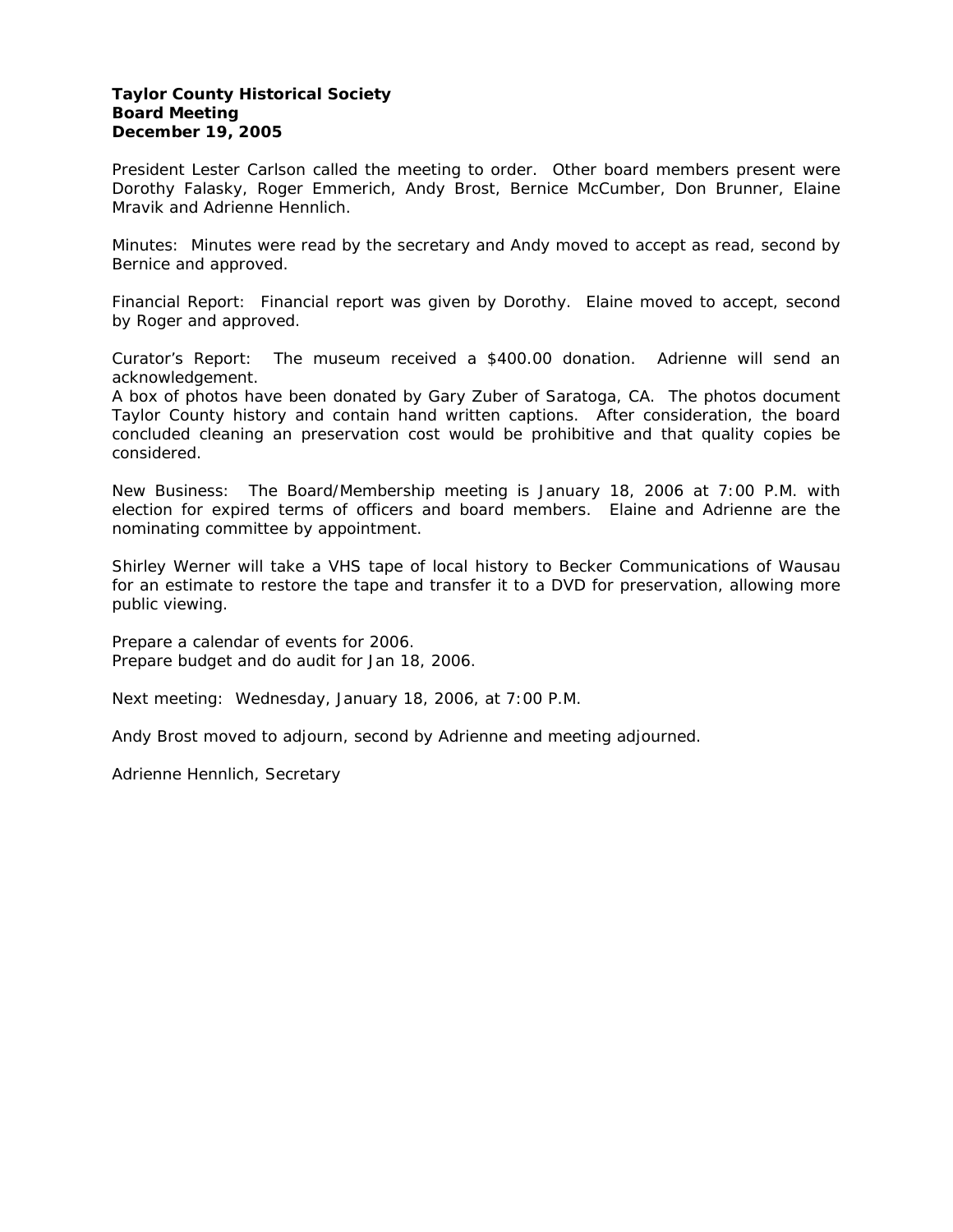#### **Taylor County Historical Society Board Meeting November 21, 2005**

President Lester Carlson called the meeting to order at 7:00 P.M. Board members present were Bernice McCumber, Don Brunner, Andy Brost, Elaine Mravik, and Dorothy Falasky.

Minutes of the previous meeting were read. Bernice made a motion to accept the minutes as read, second by Don and carried.

Financial Report: Report was given and accepted as read. Bernice made a motion to pay current bills, second by Andy and carried. Curators advised that we need more storage cartons. Andy moved that we buy ten archival boxes, second by Dorothy and motion carried.

Curator's Report: The copier service contract has expired. Don made a motion to extend the contract for one year, second by Andy and approved.

Andy made a motion that the museum be closed for the last two full weeks in December through January 2006, this schedule to be followed each year, second by Bernice and motion carried.

Bernice made a motion that a copy of minutes and financial report be sent to board members who are absent at that meeting, second by Andy and approved.

Minutes recorded by Elaine Mravik for Secretary, Adrienne Hennlich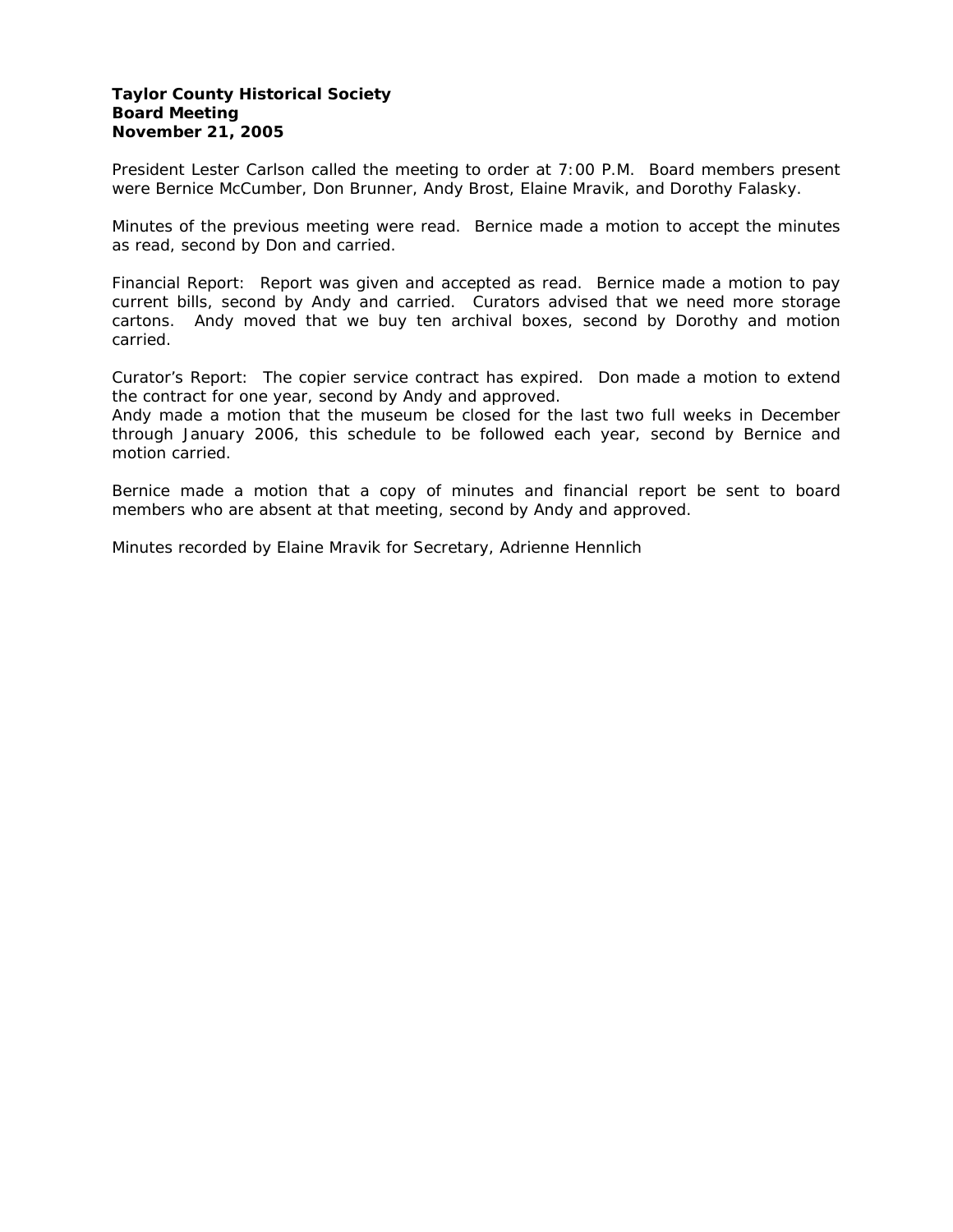# **October 17, 2005**

TAYLOR COUNTY HISTORICAL SOCIETY Board / Membership Meeting

President Lester Carlson called the meeting to order at 7:00 P. M.

Board members present were Bernice McCumber, Don Brunner, Andy Brost and Elaine Mravik.

Minutes of the previous meeting were read. Andy made a motion to accept the minutes as read, second by Don and carried.

Financial Report: Bernice made a motion to accept the financial report as presented, second by Don and carried.

New Business: The museum has received information about a source to obtain archival supplies.

Clothing recently donated will be dry cleaned in divided amounts.

A new shelf for the framed list of Medford High School military servicemen was considered. This will secure the display.

Old Business: Don made a motion to have signs prepared for the log cabin and school house which will be visible from Highway 64, second by Bernice and carried.

- \* The flag pole needs repair.
- \* Petty cash will be available at all times.
- \* The new telephone has been purchased.

Elaine Mravik recording for Adrienne Hennlich, Secretary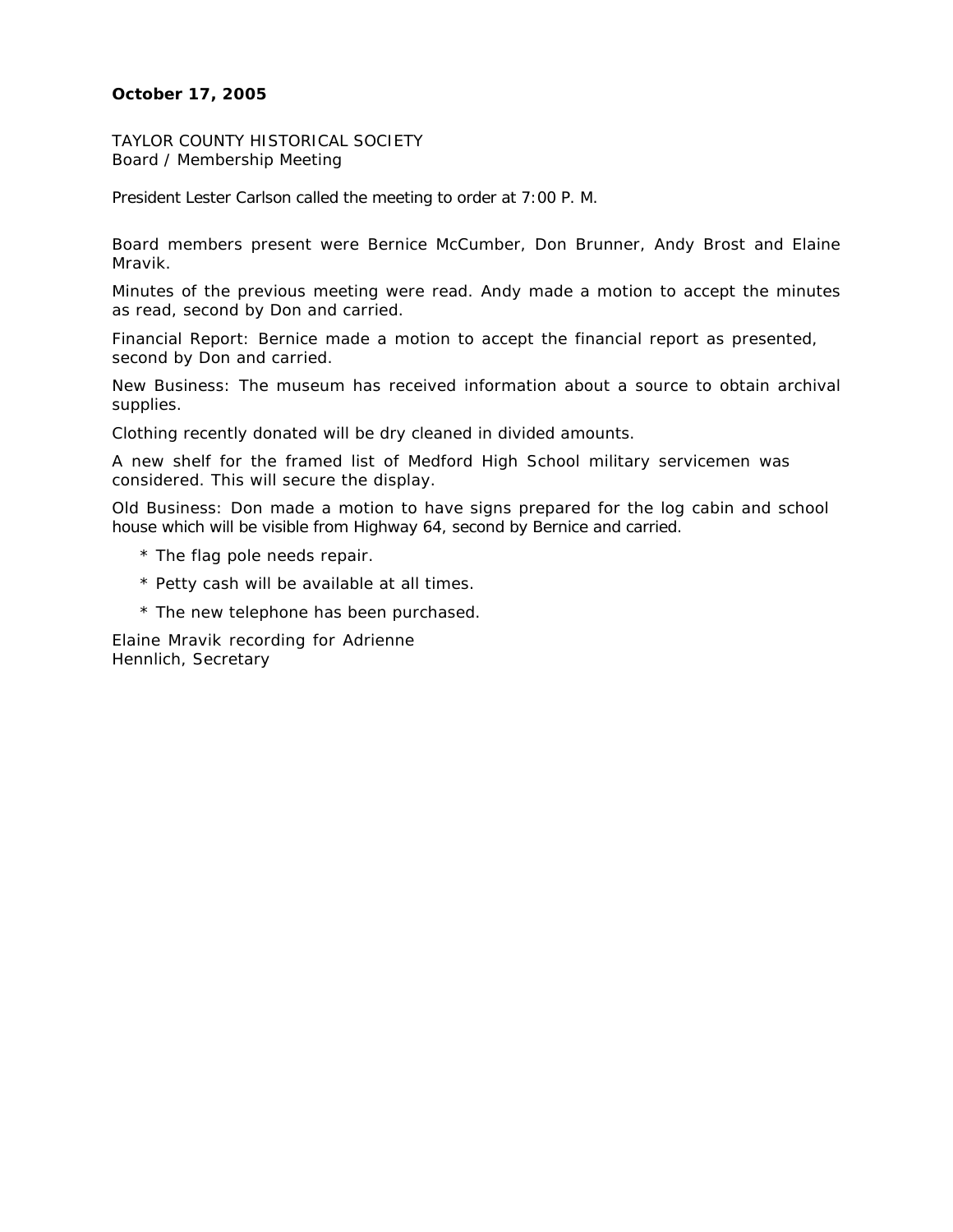#### **September 21, 2005**

TAYLOR COUNTY HISTORICAL SOCIETY Board / Membership Meeting

The meeting was called to order by President Lester Carlson.

Members present were; Laura Carlson, Dorothy Falasky, Dee Habeck, Louise Paul, Clara Hackbart, Shirley Werner, Corliss Jensen, Jerry Paul, Emil Falasky, Elaine Mravik, Dorothy Hodge, Harold Gowey, Don and Mrs Brunner and Adrienne Hennlich. Bernice McCumber and Augusta Freiboth.

Minutes of the previous meeting were read by the secretary. Laura moved to accept as read, second by Dee and motion carried.

Treasurer's Report: Dorothy gave the treasurer's report. Clara moved to accept the report, second by Louise and carried. Elaine made a motion to transfer some funds from checking to savings, second by Louise and carried. A motion was made by Bernice to pay outstanding account at Klingbeil, \$5.99 and Quik Print \$ 26.96. Motion was seconded by Augusta and approved.

Curator's Report: Elaine requested some funds for petty cash. There is an ice cutting machine, owned by the former Eggert Company, that the current owner would like to give to the historical society. It is extremely heavy and may be somewhat hazardous due to the cutting blades, and would need a solid concrete base. Les has already seen the equipment and some other members agreed to look it over and make a decision if we will be able to accept it.

There is also another organ available for the museum. We already have several and it was decided there is not room for another at this time. There was a suggestion to have signs on the school house and log cabin to identify the buildings from Hwy 64 ( on back of buildings.) Lester will contact Mike Baker for a simple white sign with black lettering.

Don made a motion to purchase a new telephone, second by Harold and motion carried. Don made a motion to purchase a new digital camera and printer with grant funds, second by Harold and motion carried.

Court House Records: For school information contact Roger Emmerich regarding availability.

Yellow Book. Respond for ad for TCHS. TCHS received a letter from Black River Industries offering a speaker for one of our meetings. The content would be about the BRI organization and their work.

It was agreed to renew membership in "Forest History of Wisconsin" for two years at a cost of \$25.00. Motion made by Laura, second by Shirley and carried. There was a discussion about maintenance for the moss on the roof of the log cabin.

Don Brunner made a motion to adjourn, second by Bernice and carried.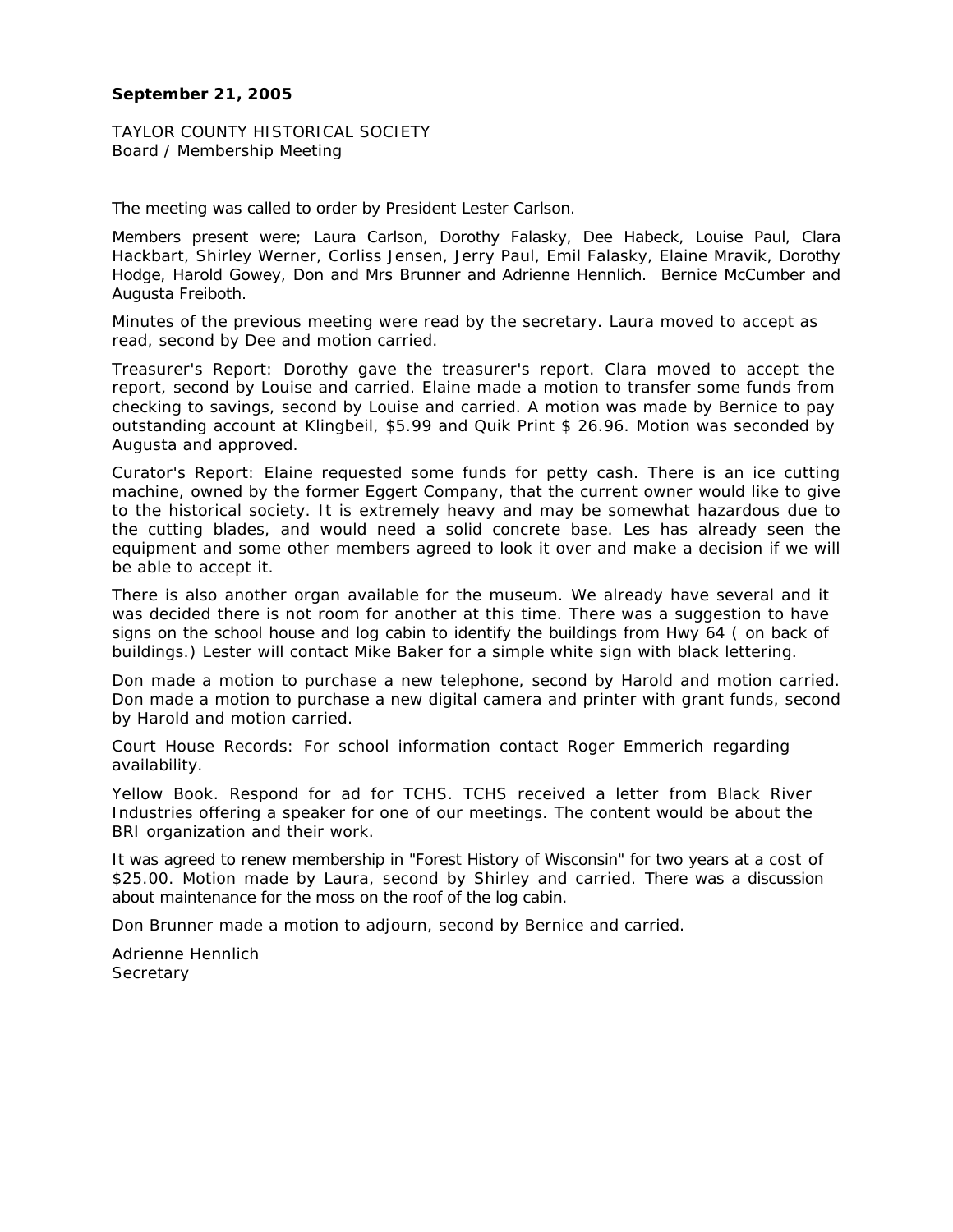## **August 15, 2005**

TAYLOR COUNTY HISTORICAL SOCIETY Board Meeting

The meeting was called to order by Dorothy Falasky, treasurer, in the absence of President Lester Carlson. Other board members present were Bernice McCumber, Elaine Mravik, Don Brunner, Andy Brost and Harold Gowey.

A copy of the minutes were given to board members. Andy Brost made a motion to dispense with the reading of the minutes and accept as printed, second by Harold Gowey and motion carried.

Treasurer's Report: Andy made a motion to accept the report, second by Harold and approved.

Curator's Report: Discussion on the maintenance of the log cabin and school. There was a discussion on the confidentiality of school records.

Don Brunner made a motion to order a two year subscription to Kovel's Antiques and Collectibles, and a book titled, Pottery 1850 to the Present. Motion seconded by Bernice McCumber and approved.

Old Business: Plans were made for the Board/Membership meeting on Wednesday, September 21<sup>st</sup> at 6:00 P. M., with a picnic near the school. Final plans will be in the next Log Cabin News.

After discussion, it was determined to report the missing Medford brewery photo and Medford beer spigot to the Medford Police Department. A motion to report the theft was made by Harold, second by Andy and motion carried.

The membership response to the raffle ticket sales was approximately 55%.

New Business: A motion was made by Andy to renew the CD, second by Don and motion carried.

A new telephone is needed and will be voted upon at the next meeting.

Don Brunner made a motion to adjourn, second by Andy and approved.

The next Board/Membership Meeting is Wednesday, September 21, 2005, at 6:00 P.M. with a pot luck meal before the business meeting at 7:00 P. M.

Meeting adjourned.

Elaine Mravik, recording for Adrienne Hennlich, transcribing.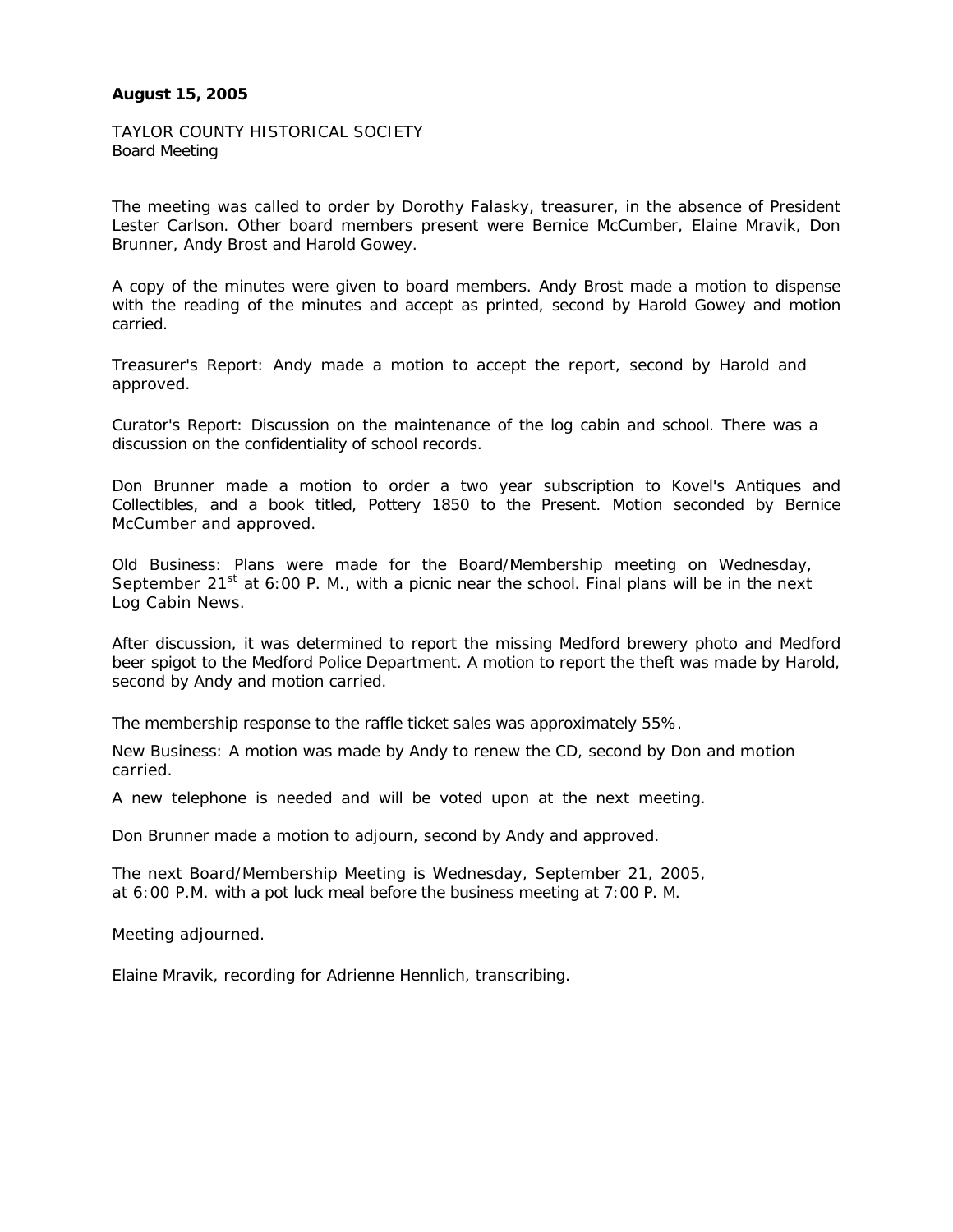## **July 18, 2005**

TAYLOR COUNTY HISTORICAL SOCIETY Board Meeting

The meeting was called to order by President Lester Carlson. Other board members present were Bernice McCumber, Laura Carlson, Shirley Werner, Andy Brost, Elaine Mravik and Adrienne Hennlich.

Minutes of the previous meeting were read by the secretary. Andy Brost made a motion to accept the minutes as read, second by Laura Carlson and approved.

Financial Report. The financial report was given by the treasurer. Laura made a motion to approve the report, second by Bernice and carried.

Outstanding bills were read and Andy made a motion to pay them, second by Shirley and motion approved.

Curator's Report: Upcoming events were discussed such as the fair schedule, cleaning, etc.

New Business: Lillian Allman has a hair dryer and chair from her hair salon to donate to the Museum. It was recently discovered that a Medford Brewery photo and a Medford beer spigot are missing from the Country Store display. Discussion if this should be reported to the police or put a notice in the Star News. No decision made.

Cleaning day for the log cabin and school is Wednesday, July 27 at 9:00 A. M. and not Wed. August  $3<sup>rd</sup>$  as previously planned.

Old Business: Inquire after the fair for the cost to restore historic tapes and purchase a digital camera and printer with available grant money.

Elaine has porch posts and a screen door to donate.

August Freiboth has a sewing machine and organ to donate. Available storage was discussed.

Andy Brost made a motion to adjourn, second by Laura and carried. Meeting was adjourned.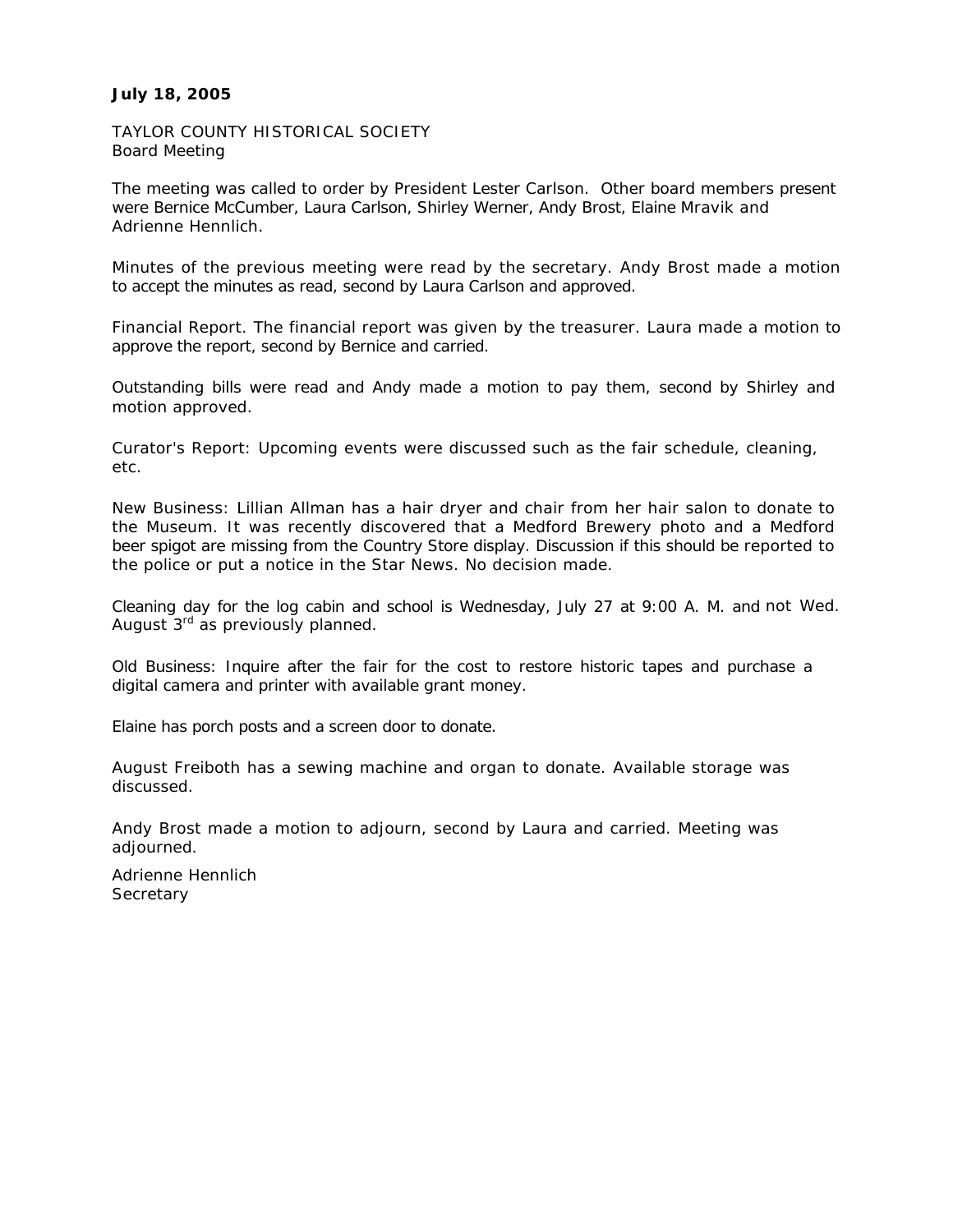#### **June 15, 2005**

TAYLOR COUNTY HISTORICAL SOCIETY Board / Membership Meeting

The meeting was called to order by president Lester Carlson.

Members present: Bernice McCumber, Dee Habeck, Laura Carlson, Louise Paul, Dorothy Falasky, Andy Brost, Augusta Freiboth, Roger Emmerich, Harold Gowey, Elaine Mravik, Frank & Judy Skibbie and Adrienne Hennlich.

The minutes were read by the secretary. Harold Gowey made a motion to accept the minutes as read, second by Andy Brost and approved.

Financial Report: Dorothy gave the financial report. Andy Brost made a motion to accept the report, second by Harold Gowey and approved.

Curator's Report: Work continues to complete the military exhibit with lights to be installed in a showcase, identification of medals, patches and signs.

Communications: Send a museum brochure as information to the Yellow Book for publication.

Old Business: Roger is inquiring at the High School regarding the building of cabinets for the military exhibit to display uniforms. The timing will be next winter if approved. Roger also inquired about restoring the historic tapes and Rich Wirz suggested Express Photo of Wausau. Becker Communications of Wausau also restores tapes, as Weather Shield marketing has recommended to the curators.

New Business: The Taylor County fair is August 3 - 7. The Museum will be open Thursday, August  $4<sup>th</sup>$  through Sunday, August  $7<sup>th</sup>$ . Volunteers are asked to indicate a convenient time on the sign up sheet to work. Closing time is 6:00 P.M.

The log cabin and school will be cleaned Wednesday, August  $3<sup>rd</sup>$ . The tent will be put up at 9:00 A.M. on Thursday, August  $4<sup>th</sup>$ .

Frank Skibbie moved to make a donation of \$25.00 to the State (Wisconsin Council for Local History). Roger seconded the motion and it was approved.

Report on the attendance at the Museum during the Dairy Breakfast showed that interest was satisfactory.

August Frieboth has offered to donate a 100 year old organ and a sewing machine.

Water's Edge has an ice cutting machine to donate to the museum. A decision will be made if it is appropriate for our needs.

Self stamped envelopes or using the County postage machine may be available to the museum. Inquire at the Court House.

The student's thank you letters are in the school display. A suggestion was made to publish the letters in the Star News.

The next board meeting is Monday, July 18 at 7:00 P. M.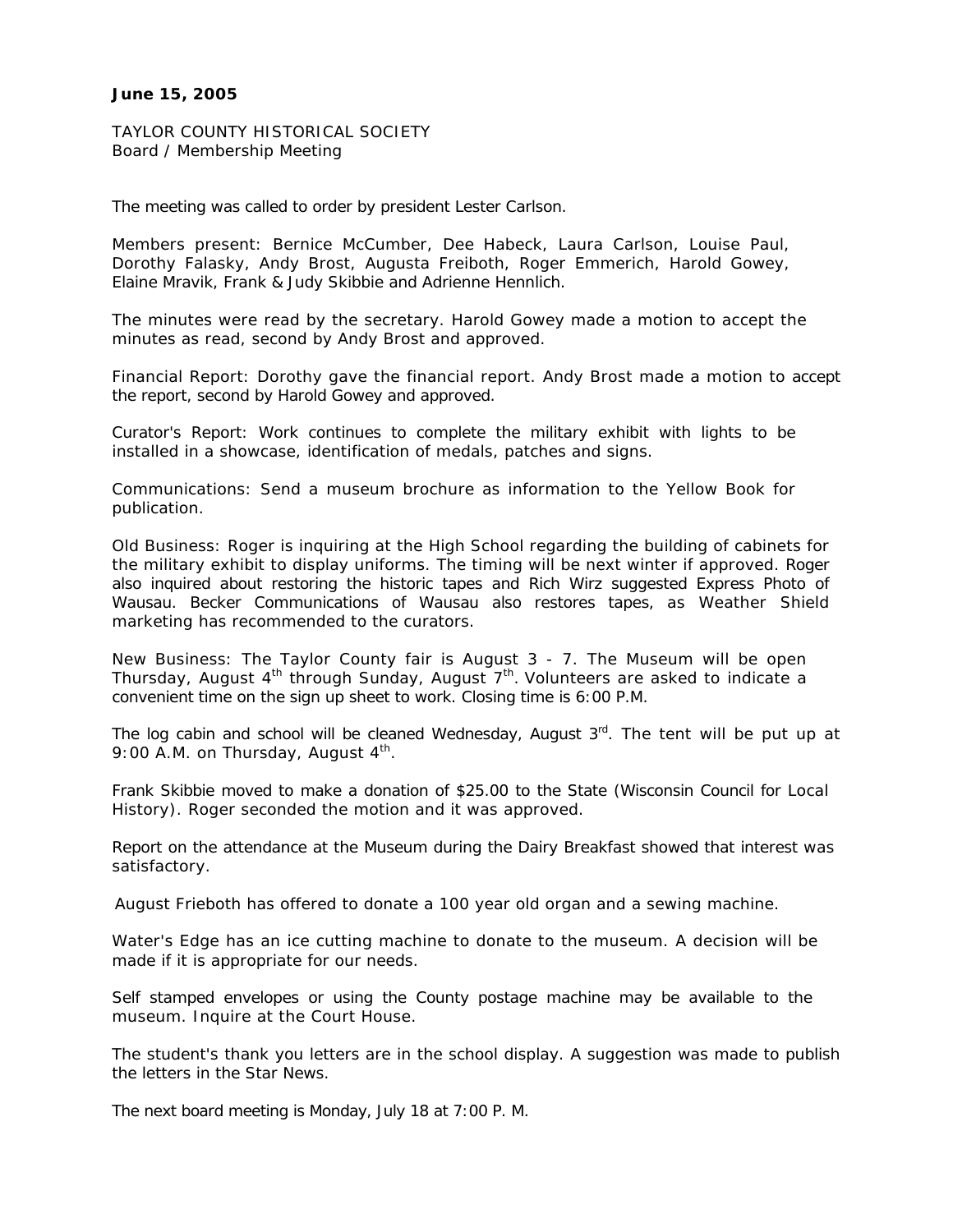Andy made a motion to adjourn, second by Dorothy and carried. Meeting was adjourned.

Adrienne Hennlich

**Secretary**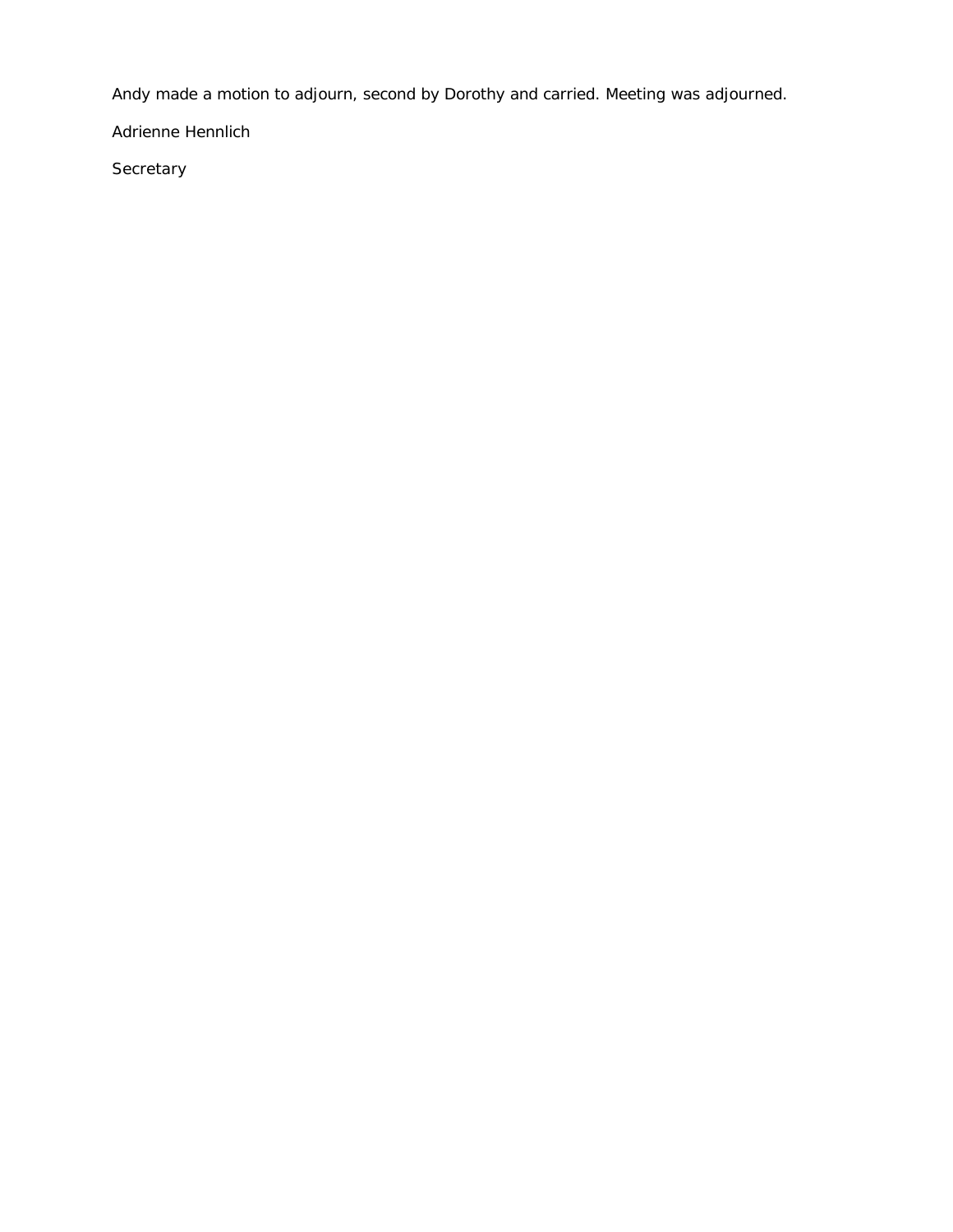## **May 16, 2005**

Board Meeting

President Lester Carlson called the meeting to order. Other board members present were Dorothy Falasky, Bernice McCumber, Laura Carlson, Don Brunner, Andy Brost, Harold Gowey, Elaine Mravik and Adrienne Hennlich.

**Minutes:** A correction to the previous minutes was noted that the next board meeting is Monday, May 16, 2005, at 7:00 P.M. Motion to accept minutes as corrected by Laura, second by Bernice and approved.

**Financial Report:** Andy made a motion to accept the financial report as read, second by Harold and approved.

**Curator's Report:** The museum has been awarded a \$700.00 grant from the Weather Shield Lite Foundation.

One hundred and three grade 4 students from the Medford Area-Elementary School visited the museum, school, and log cabin on May 12 and 13.

**New Business:** The Dairy Breakfast is Sunday, June 12. The museum will be open from 8:00 to 12:00.

**Old Business:** The bell tower and interior plaster have been repaired in the school by county maintenance. A new rope was added to the bell.

The next board/membership meeting is Wednesday, June 15 at 7:00 P. M.

A motion to adjourn was made by Dorothy, second by Andy and approved.

The meeting is adjourned.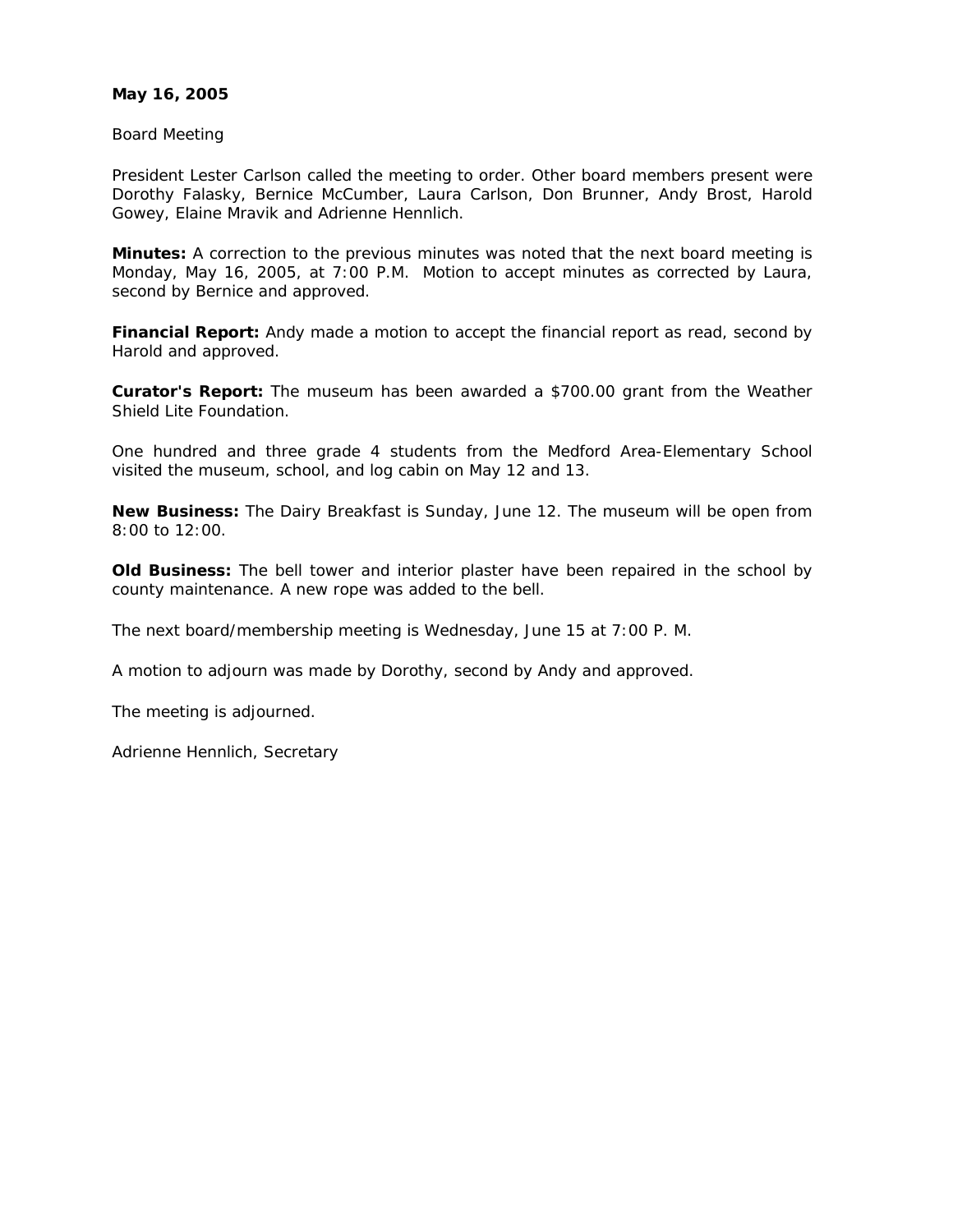# **April 20, 2005**

Board/Membership Meeting

President Lester Carlson called the meeting to order at 7:00 P. M.

Members present were Bernice McCumber, Don Brunner, Laura Carlson, Andy Brost, Harold Gowey and Elaine Mravik.

Harold Gowey made a motion to accept the minutes of the previous meeting, second by Andy Brost and carried.

Andy Brost made a motion to accept the financial report, second by Bernice McCumber and approved.

**New Business:** Discussed Ann Marie Grant. TCHS will request a total of \$700.00 to be used for a digital camera, printer and small furnishings.

A picnic will be planned for the next membership meeting.

Water damage to the entrance in the school has caused falling plaster. Repair to the louvers in the bell tower needs to be done. We will inquire to county maintenance for help in repairing the deteriorating bell tower and plaster.

Don Brunner made a motion to adjourn, second by Andy Brost and carried. Meeting was adjourned.

The next board meeting is Tuesday, May 17, 2005 at 7:00 P.M.

Elaine Mravik recording for Adrienne Hennlich, Secretary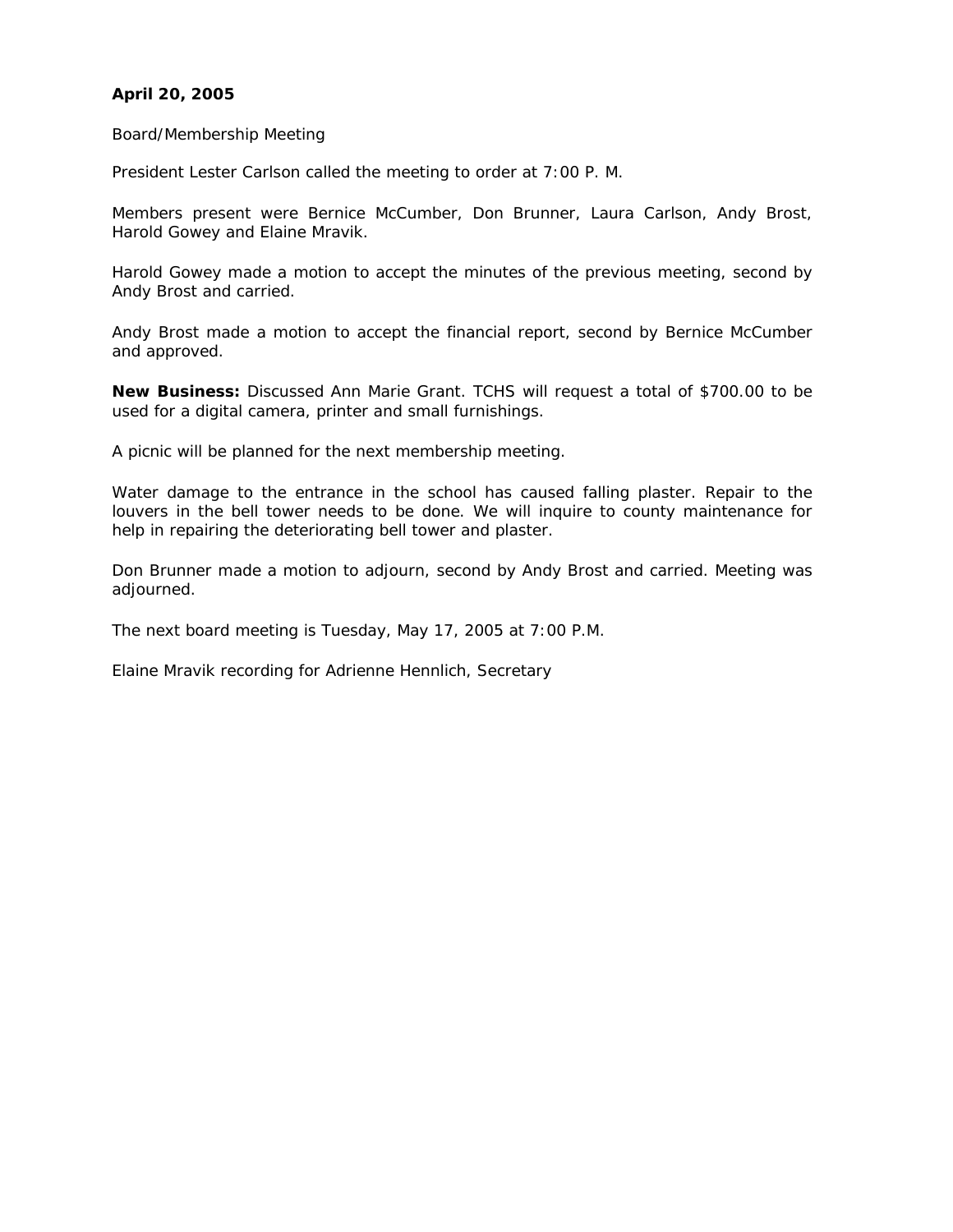## **March 21, 2005**

Board Meeting

President Lester Carlson called the meeting to order at 7:00 P. M.

Other members present: Dorothy Falasky, Laura Carlson, Bernice McCumber, Andy Brost, Harold Gowey, Roger Emmerich Don Brunner, Elaine Mravik, and Adrienne Hennlich.

The minutes were read and approved. A motion was made by Harold Gowey to accept the minutes as read, second by Andy Brost and carried.

**Financial Report:** A motion was made by Andy Brost to accept the report, second by Roger Emmerich and carried.

**New Business:** Roger Emmerich made a motion to apply for a grant of \$700.00 from the Lite Foundation, second by Andy Brost and carried. The funds will be used for preservation and restoration of our VHS tapes by transfer to DVD.

A discussion was held regarding the cabinetry for military exhibit. This included inquiring at the high school for students to complete the project or possibly Roger and Lester offering to do the work if time permits. The cost of the materials is approximately \$1500.00. This project will be tabled for now.

Roger Emmerich made a motion to discontinue the brat fry, second by Bernice McCumber and carried.

Andy Brost made a motion to adjourn, second by Roger Emmerich and carried. Meeting was adiourned.

The next Board/Membership meeting is Wednesday, April 20th at 7:00 P. M.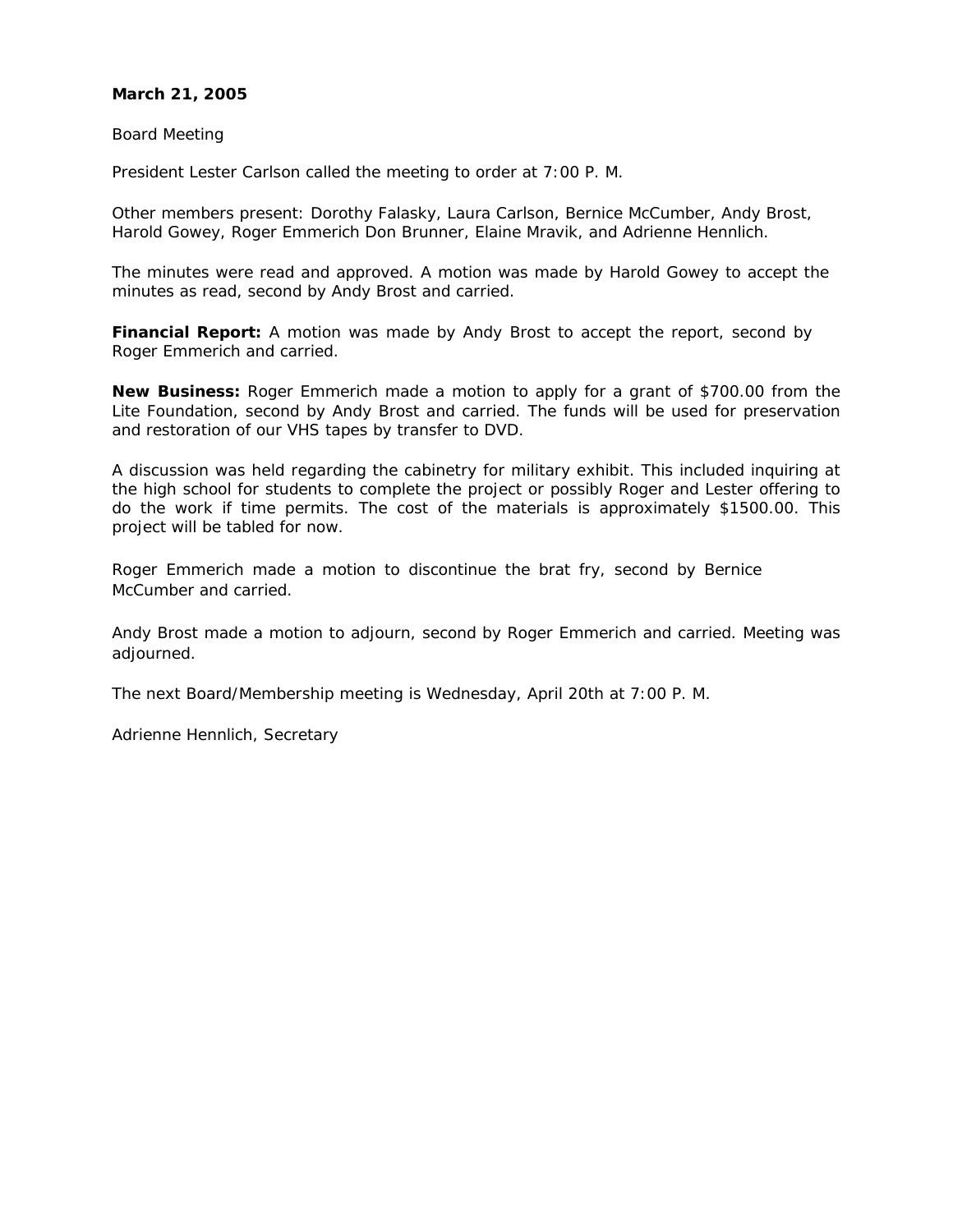#### **February 21, 2005**

#### Board/Membership Meeting

The meeting was called to order by President Lester Carlson at 7:00 P. M.

Other members present were Laura Carlson, Bernice McCumber, Shirley Werner, Andy Brost, Don Brunner, Elaine Mravik, Dorothy Falasky and Adriennne Hennlich.

Minutes of the previous meeting were read by the secretary. A motion was made by Andy Brost to accept the minutes as read, second by Bernice McCumber and carried.

The financial report was given. Laura Carlson moved to accept the report, second by Shirley Werner and motion carried.

**Curator's Report:** Elaine and Adrienne reported that they have completed a new exhibit of Political Artifacts that are now on display at the Court House. A second display is also planned.

There is also a new display at the Museum of early phonographs, called "talking machines", invented by Thomas Edison in 1877. Other manufacturers are on exhibit at the Museum. A violin dated 1745, a ukelin and a concertina are also included in the display.

Riemer Builders were contacted in regard to building the cabinets for the military room but we were informed they could not expect completion before next November, rather than this winter as previously planned. A second estimate has been requested from Creative Designs In Cabinetry.

To encourage payment of membership dues it was determined to send a follow up letter to members who have not paid their dues for this year.

Cub Scouts and four adults toured the Museum on February 17, 2005.

**Correspondence:** A letter was received from Historic St. Ann's.

Friends of the Library will have a Civil War re-enactment March 10th at 7:00 P.M.

#### **Old Business:** None

**New Business:** The proposed budget for 2005 was read. A motion to accept was made by Andy, second by Dorothy and carried.

The next board meeting will be Monday, March 21, 2005, at 7:00 P.M.

Laura moved to adjourn with a second by Dorothy. Meeting adjourned.